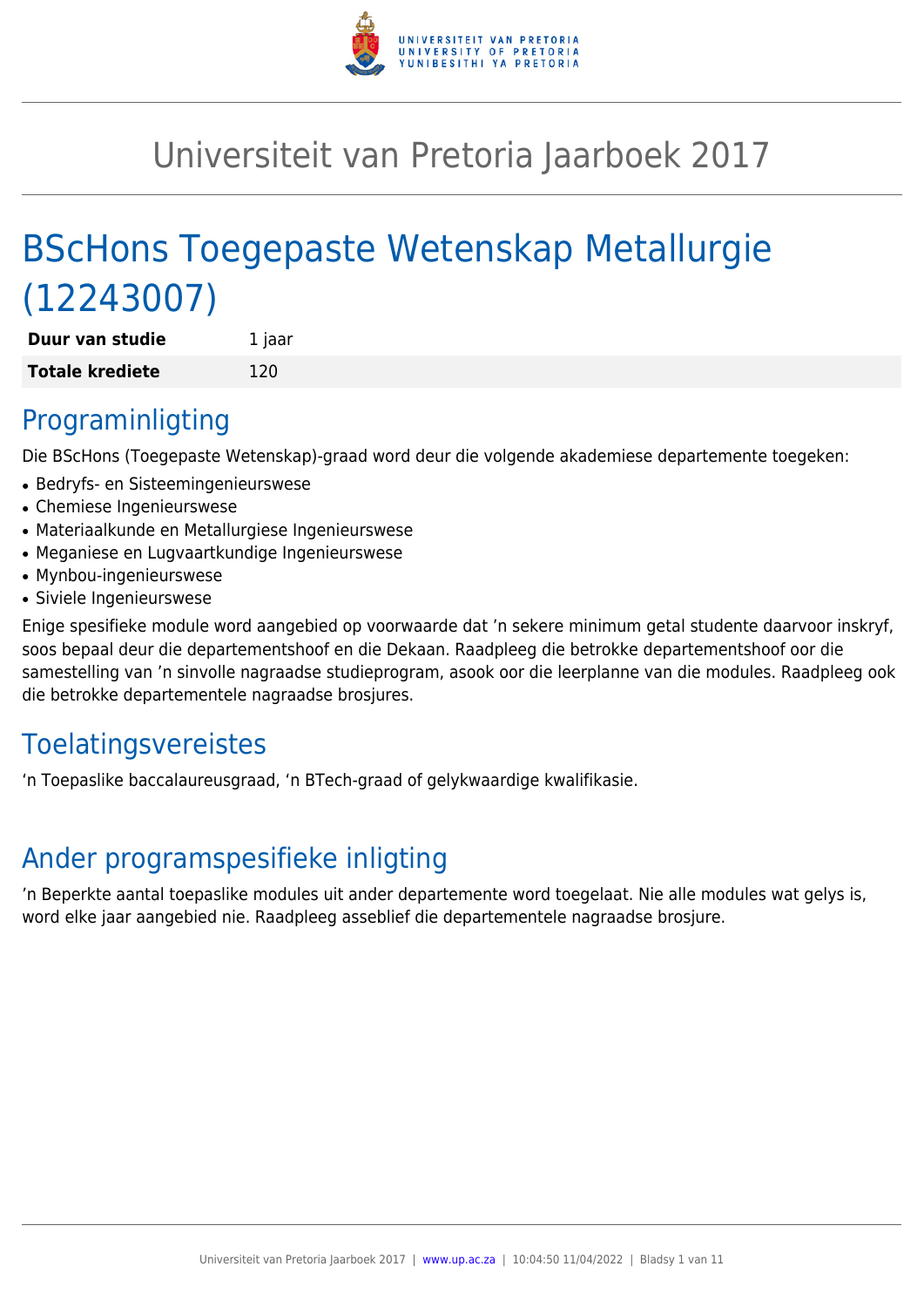

### Kurrikulum: Finale jaar

#### **Minimum krediete: 120**

NLO 700 compulsory module / verpligte module

### **Kernmodules**

#### **Basiese pirometallurgie 701 (NPM 701)**

| <b>Modulekrediete</b>  | 0.00                            |
|------------------------|---------------------------------|
| <b>Voorvereistes</b>   | Geen voorvereistes.             |
| Kontaktyd              | 48 kontakure per semester       |
| Onderrigtaal           | Module word in Engels aangebied |
| Akademiese organisasie | Materiaalkunde en Metallurgies  |
| Aanbiedingstydperk     | Jaar                            |

#### **Module-inhoud**

\*Hierdie inligting is slegs in Engels beskikbaar.

In this module you will develop the skills required to analyse the equilibria of pyrometallurgical processes. Solving such a problem requires skills in thermodynamic analysis, and knowledge of the typical processes (and the conditions within these processes) which are used to extract and refine metals like iron (steel), copper, titanium, chromium, manganese, and aluminium. The aim is to enable you to analyse a current or proposed process with regards to feasibility, and to propose processing conditions (e.g. temperature, slag composition) which will achieve the required equilibrium state. This also applies to refractory systems, where the primary aim will be to evaluate whether a given refractory material is suitable for a given application, or the impact of certain impurities on the refractory material.

#### **Basiese ekstraksiemetallurgie 701 (NHM 701)**

| <b>Modulekrediete</b>  | 0.00                            |
|------------------------|---------------------------------|
| <b>Voorvereistes</b>   | Geen voorvereistes.             |
| Kontaktyd              | 48 kontakure per semester       |
| Onderrigtaal           | Module word in Engels aangebied |
| Akademiese organisasie | Materiaalkunde en Metallurgies  |
| Aanbiedingstydperk     | Jaar                            |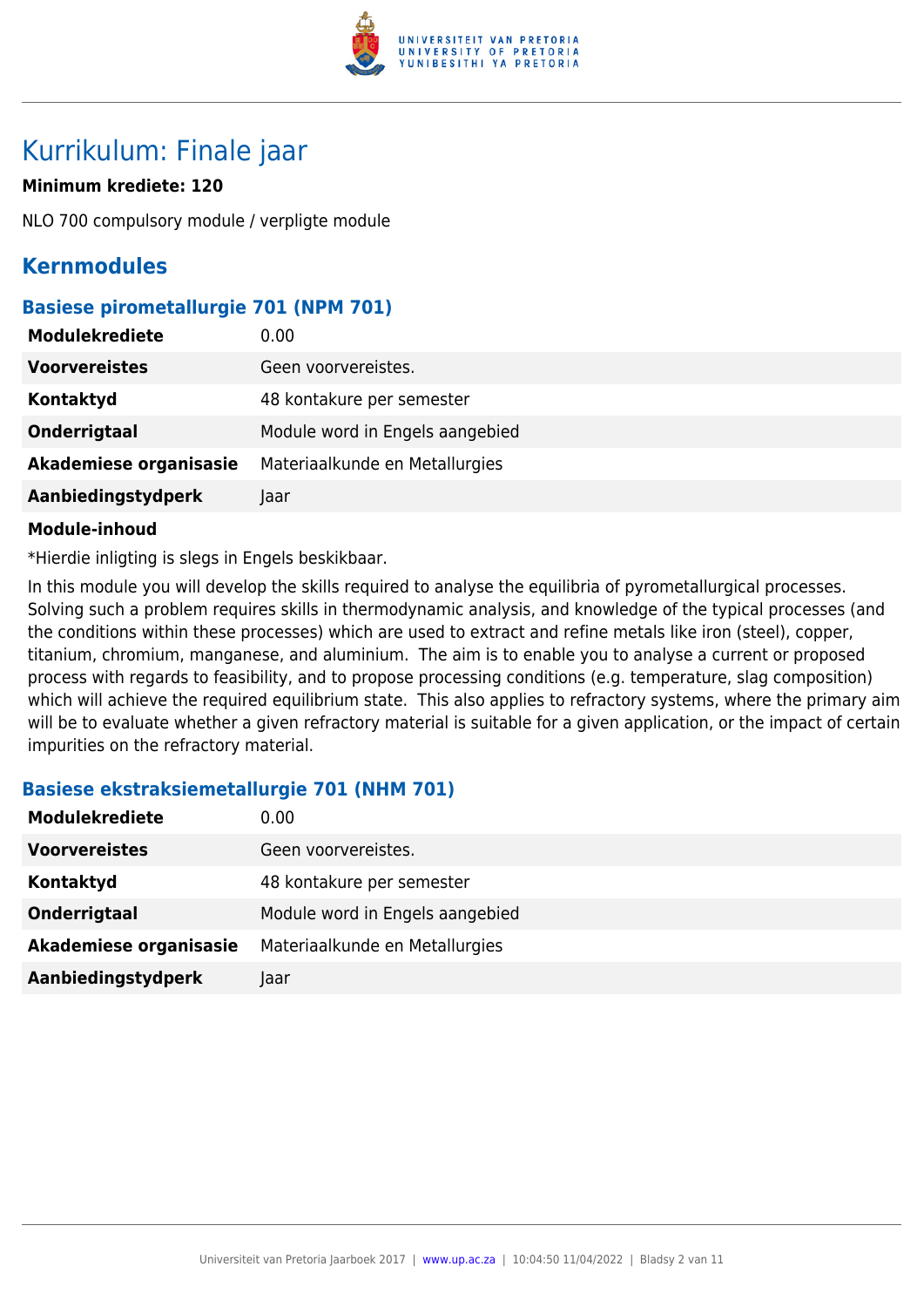

\*Hierdie inligting is slegs in Engels beskikbaar.

This module covers the fundamental principles of hydrometallurgy and minerals processing. In the minerals processing part of the module, students are given perspective on the scope of and functions in mineral processing, different unit operations and processing options for different deposits. Themes are comminution, classification, concentration, and solid-liquid separation. In the hydrometallurgy portion the merits and limitations of hydrometallurgy when compared with other metallurgical processes (e.g. pyrometallurgy) are considered; and different feed materials for hydrometallurgical processes; different unit processes in hydrometallurgy; fundamental thermodynamic and kinetic concepts as used in leaching; different leach reactors and their applications; solution purification and metal recovery processes; selecting a suitable flowsheet for a given feed material to produce a final metal product are discussed.

#### **Navorsingsprojek 700 (NLO 700)**

| <b>Modulekrediete</b>  | 30.00                           |
|------------------------|---------------------------------|
| <b>Voorvereistes</b>   | Geen voorvereistes.             |
| Kontaktyd              | 48 kontakure per semester       |
| Onderrigtaal           | Module word in Engels aangebied |
| Akademiese organisasie | Materiaalkunde en Metallurgies  |
| Aanbiedingstydperk     | Jaar                            |

#### **Module-inhoud**

\*Hierdie inligting is slegs in Engels beskikbaar.

The refereed literature on a specific topic (normally related to subsequent research towards a master's degree) is studied and summarised in a written report. The important skills are finding appropriate papers, reading and comprehending these, and using the information in the paper to construct your own view on the research topic. There are no formal contact sessions. The first part of this module involves definition of a research topic (to be approved by the head of the department), development of a literature survey and compilation of a detailed research proposal. The second part of the module involves generation, presentation and critical interpretation of a project plan/results, and compilation of a written report and an oral presentation. The written survey document must be submitted at the end of October, with an oral presentation of 20-30 minutes in the week following submission of the survey.

#### **Basiese fisiese metallurgie 701 (NFM 701)**

| <b>Modulekrediete</b>  | 0.00                            |
|------------------------|---------------------------------|
| <b>Voorvereistes</b>   | Geen voorvereistes.             |
| Kontaktyd              | 48 kontakure per semester       |
| Onderrigtaal           | Module word in Engels aangebied |
| Akademiese organisasie | Materiaalkunde en Metallurgies  |
| Aanbiedingstydperk     | Jaar                            |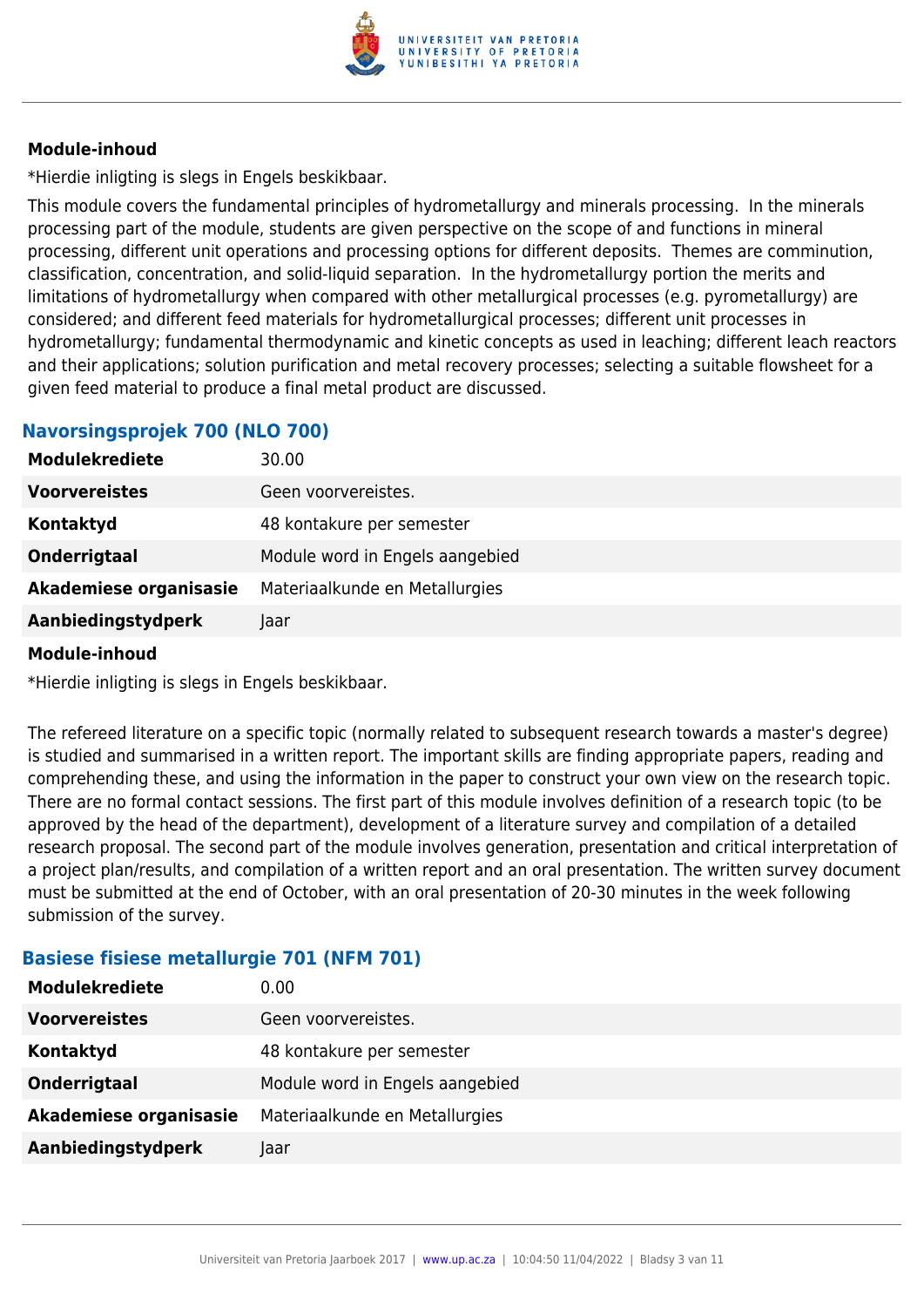

\*Hierdie inligting is slegs in Engels beskikbaar.

This module serves as a bridge into full post graduate studies in physical and mechanical metallurgy for students who do not have a formal first degree in these subjects. The following topics are covered in this module: phases in alloys, diffusion, solidification, the precipitation of second phases in alloys and the recrystallisation and grain growth of single phase alloys, aluminium and its alloys, copper and its alloys, nickel base alloys, the iron-carbon phase diagram, the heat treatment of steels, dislocations and the deformation of metals, engineering strength of metals and alloys, creep deformation, introduction to fracture mechanics and fatigue and failure analysis. This module will, therefore, enable the student to understand the fundamentals that govern alloy design, heat treatment, physical and mechanical properties and behaviour of materials during heat treatment and under stress and will enable the correct selection of alloys for a particular use, the prescription of heat treatments and further mechanical processing of these alloys to achieve the required metallurgical and mechanical properties.

### **Keusemodules**

#### **Elektrometallurgie 700 (NEL 700)**

| <b>Modulekrediete</b>  | 30.00                           |
|------------------------|---------------------------------|
| <b>Voorvereistes</b>   | Geen voorvereistes.             |
| Kontaktyd              | 48 kontakure per semester       |
| Onderrigtaal           | Module word in Engels aangebied |
| Akademiese organisasie | Materiaalkunde en Metallurgies  |
| Aanbiedingstydperk     | Jaar                            |

#### **Module-inhoud**

\*Hierdie inligting is slegs in Engels beskikbaar.

At the end of the module, students should be able to conceptualise and design new electrometallurgical processes and improve the operation of existing processes through an understanding of the basic principles of the thermodynamics and kinetics of electrochemistry, measurement techniques used in electrochemistry, and considering the principles of electrochemical reactor design, different electrode and cell configurations, role of additives to electrolytes, role of impurities in the electrowinning process, the steps involved in electrocrystallization processes and present practices used for the electrowinning of metals such as copper, nickel, cobalt, zinc, manganese and gold.

| <b>Modulekrediete</b>  | 30.00                           |
|------------------------|---------------------------------|
| <b>Voorvereistes</b>   | Geen voorvereistes.             |
| Kontaktyd              | 48 kontakure per semester       |
| Onderrigtaal           | Module word in Engels aangebied |
| Akademiese organisasie | Materiaalkunde en Metallurgies  |
| Aanbiedingstydperk     | Jaar                            |

#### **Meganiese metallurgie 700 (NMM 700)**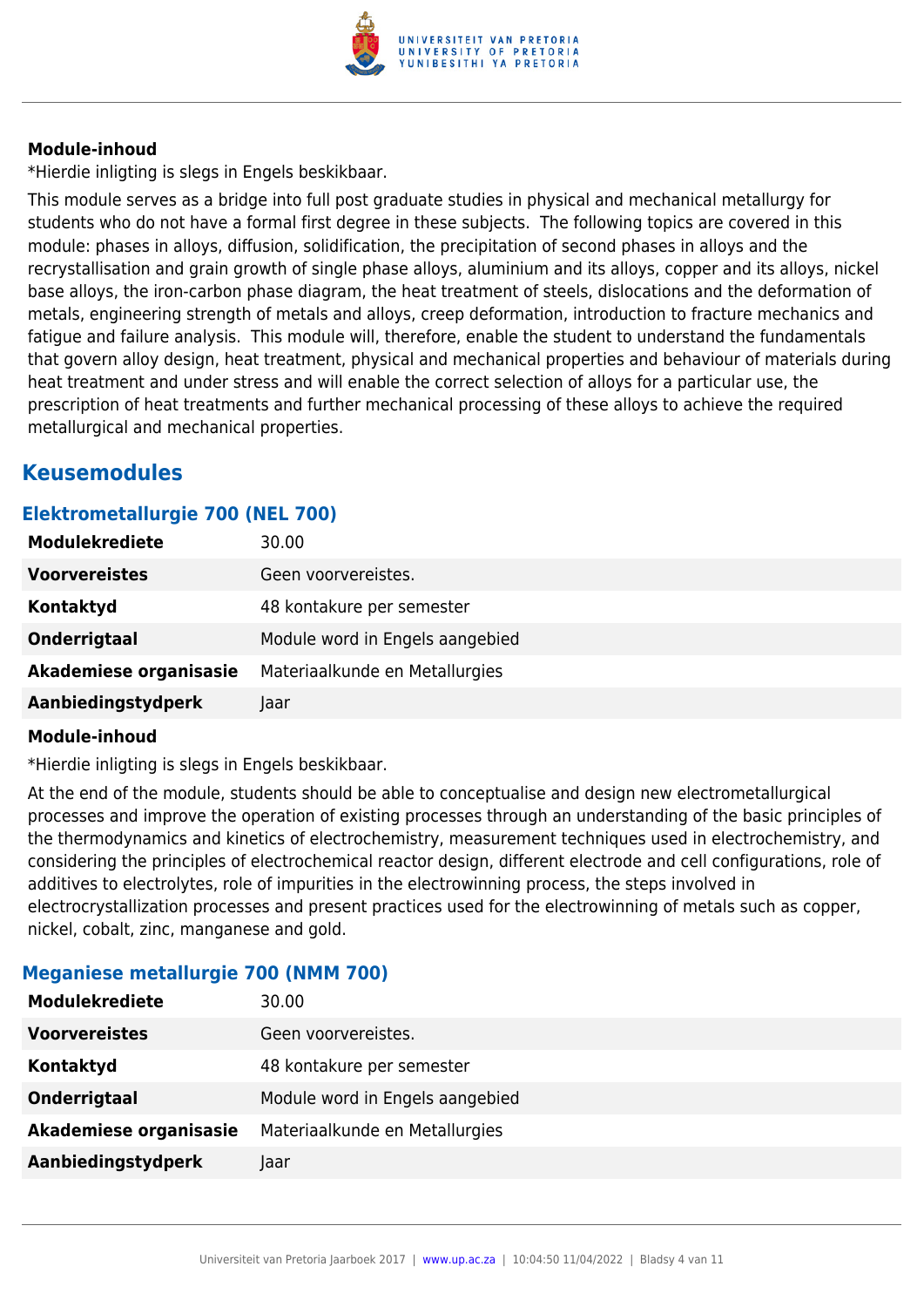

\*Hierdie inligting is slegs in Engels beskikbaar.

We cover the interaction between the internal structure of metals – on the atomic and microscopic scales – and their mechanical properties. Practically important topics such as elastic and plastic stress analysis, dislocations and deformation, room and high temperature deformation processes, mechanical property/microstructure relationships for low and medium Carbon steels and for micro-alloyed and HSLA steels, fatigue processes, stress corrosion cracking, creep deformation processes and fracture mechanics are covered in depth, and illustrated with case studies. The course is largely available on CD-ROM with references to the latest literature.

#### **Kernreaktormateriale 700 (NNR 700)**

| <b>Modulekrediete</b>  | 30.00                           |
|------------------------|---------------------------------|
| <b>Voorvereistes</b>   | Geen voorvereistes.             |
| Kontaktyd              | 10 lesings per week             |
| Onderrigtaal           | Module word in Engels aangebied |
| Akademiese organisasie | Materiaalkunde en Metallurgies  |
| Aanbiedingstydperk     | Jaar                            |

#### **Module-inhoud**

\*Hierdie inligting is slegs in Engels beskikbaar.

In this module the mechanical behaviour of metals and alloys at room and high temperature is addressed but with special emphasis on nuclear materials used in commercial power reactors. In particular these materials' behaviour under deformation, creep, fracture, fatigue and also corrosion in irradiation conditions for in-core materials as well as their behaviour under the unique environmental conditions for out-of-core materials is covered.

#### **Mineraalprosessering 700 (NMP 700)**

| <b>Modulekrediete</b>  | 30.00                           |
|------------------------|---------------------------------|
| <b>Voorvereistes</b>   | Geen voorvereistes.             |
| Kontaktyd              | 48 kontakure per semester       |
| Onderrigtaal           | Module word in Engels aangebied |
| Akademiese organisasie | Materiaalkunde en Metallurgies  |
| Aanbiedingstydperk     | Jaar                            |
|                        |                                 |

#### **Module-inhoud**

\*Hierdie inligting is slegs in Engels beskikbaar. Principles and advanced theory of comminution, classification and density separation are covered.

#### **Pirometallurgie 700 (NPM 700)**

| <b>Modulekrediete</b> | 30.00               |
|-----------------------|---------------------|
| <b>Voorvereistes</b>  | Geen voorvereistes. |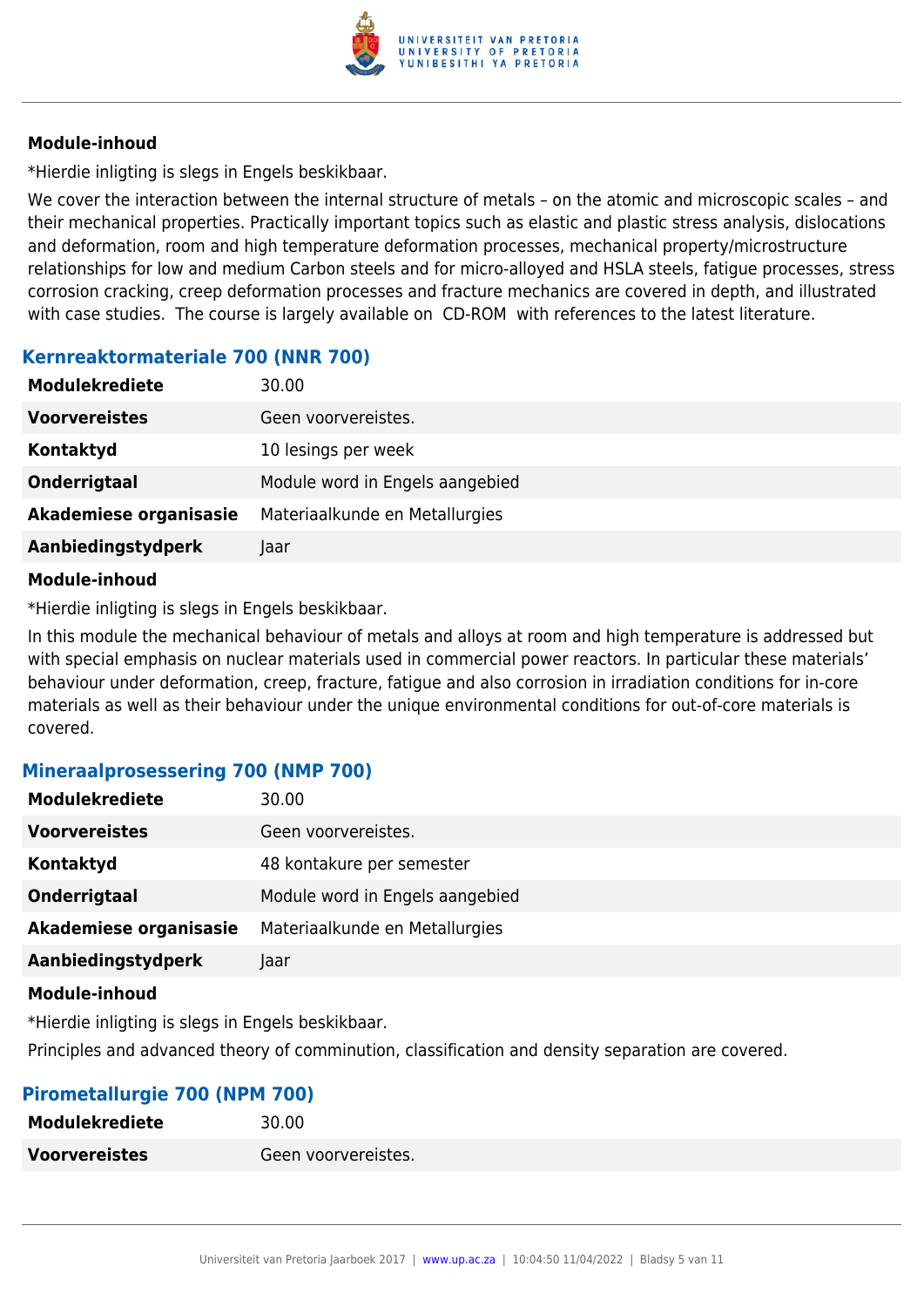

| Kontaktyd              | 48 kontakure per semester       |
|------------------------|---------------------------------|
| <b>Onderrigtaal</b>    | Module word in Engels aangebied |
| Akademiese organisasie | Materiaalkunde en Metallurgies  |
| Aanbiedingstydperk     | Jaar                            |

\*Hierdie inligting is slegs in Engels beskikbaar.

We aim to provide you with practice in using fundamental principles to analyse pyrometallurgical processes – to be able to go from understanding to process improvement. To this end, the necessary fundamentals of reaction equilibria (including activity descriptions), reaction kinetics, and mass and energy balances are reviewed. Practical examples illustrate the use of these principles. In the final block, we analyse a number of practical processes in more detail. Throughout, the emphasis is on quantification, and at least half of the contact time is devoted to computer-based calculations.

#### **Sweismetallurgie 700 (NSW 700)**

| <b>Modulekrediete</b>  | 30.00                           |
|------------------------|---------------------------------|
| <b>Voorvereistes</b>   | Geen voorvereistes.             |
| Kontaktyd              | 48 kontakure per semester       |
| Onderrigtaal           | Module word in Engels aangebied |
| Akademiese organisasie | Materiaalkunde en Metallurgies  |
| Aanbiedingstydperk     | Jaar                            |

#### **Module-inhoud**

\*Hierdie inligting is slegs in Engels beskikbaar.

This module examines the basic physical metallurgy and heat treatment of various metals and alloys, and the application of various mechanical testing techniques, microstructural analysis and corrosion testing to characterise metals and alloys. The structure and properties of welds in carbon steels, stainless steels, cast irons, copper and copper alloys, nickel and nickel alloys, aluminium and aluminium alloys and other materials (Ti, Mg, Ta and Zr) are discussed. Defects are discussed and various techniques to avoid the formation of these defects in welds are considered.

#### **Sweisontwerp 701 (NWP 701)**

| <b>Modulekrediete</b>  | 30.00                           |
|------------------------|---------------------------------|
| <b>Voorvereistes</b>   | Geen voorvereistes.             |
| Kontaktyd              | 48 kontakure per semester       |
| Onderrigtaal           | Module word in Engels aangebied |
| Akademiese organisasie | Materiaalkunde en Metallurgies  |
| Aanbiedingstydperk     | Taar                            |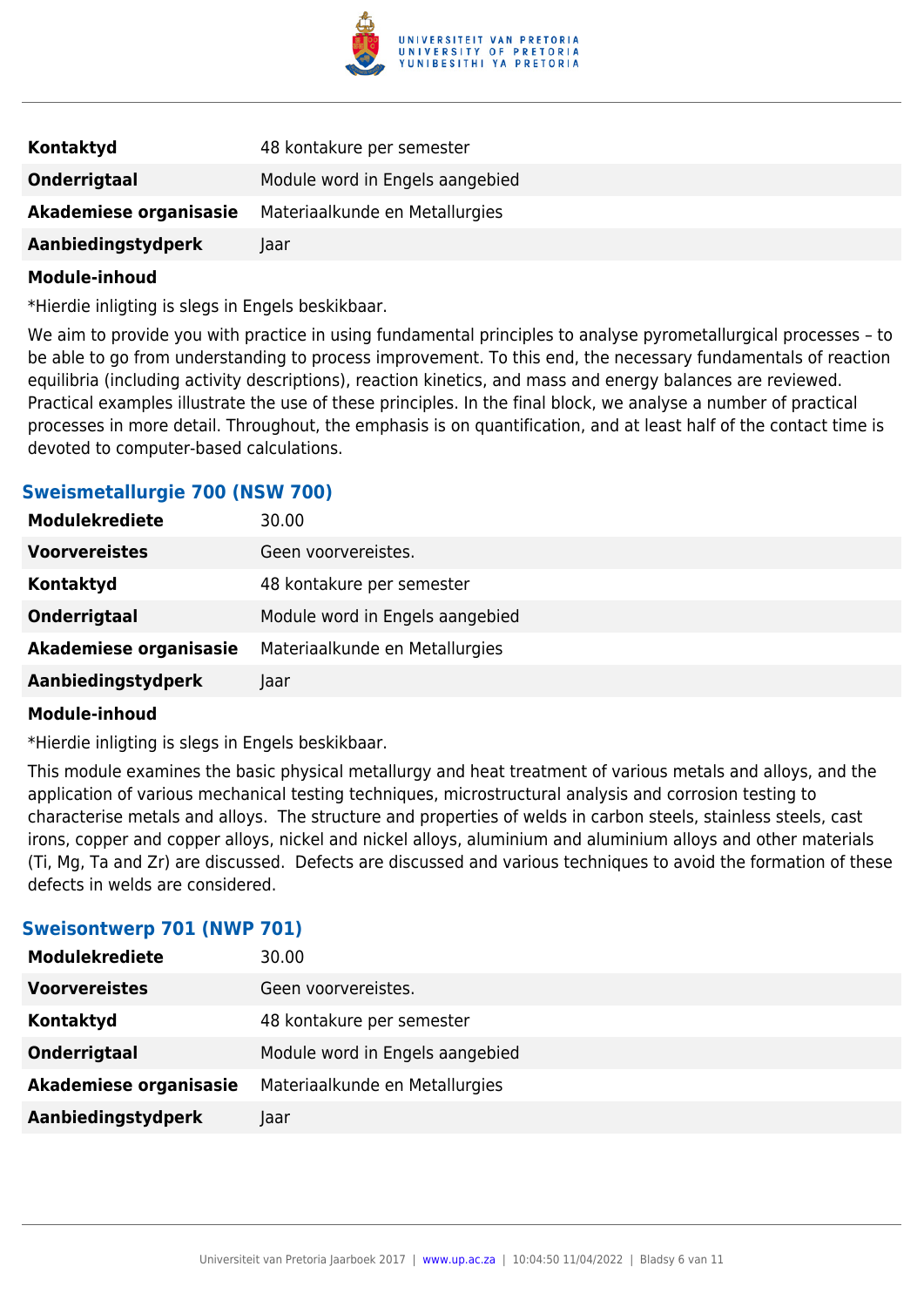

Hierdie module ondersoek die ontwerp en voorbereiding van sweislasse, die beginsels van sweisontwerp en die rol van breukmeganika in sweisontwerp. Die gedrag van gesweisde strukture onderwerp aan verskillende vorme van belasting word bespreek, met spesiale fokus op die ontwerp van gesweisde strukture met oorwegend statiese belasting, sowel as die sweis van dinamies belaste strukture. Die ontwerp van gesweisde druktoerusting, aluminiumstrukture en die sweis van staalbewapening word ook bespreek.

#### **Metallurgiese analise 700 (NPA 700)**

| <b>Modulekrediete</b>  | 16.00                           |
|------------------------|---------------------------------|
| <b>Voorvereistes</b>   | Geen voorvereistes.             |
| Kontaktyd              | 24 Uur                          |
| Onderrigtaal           | Module word in Engels aangebied |
| Akademiese organisasie | Materiaalkunde en Metallurgies  |
| Aanbiedingstydperk     | Semester 1                      |

#### **Module-inhoud**

Die doel is om die gebruik van gesofistikeerde analitiese tegnieke te gebruik in die oplossing van navorsingsgerigte metallurgiese probleme. Die verskillende tegnieke word modulêr aangebied en elke spesialisrigting het 'n eie keuse van drie tegnieke om die student se navorsing te ondersteun. Spesialisrigtings soos Fisiese Metallurgie, Sweismetallurgie, Hidrometallurgie, Pirometallurgie en Mineraalprosessering word gedek. Ander rigtings kan aangespreek word na konsultasie met die kursusleier. Die tegnieke wat tans aangebied word is: TEM, SEM Auger Spektroskopie (AES), X-straal Foto-elektronspektroskopie (XPS), Plasmaontladingspektroskopie (GDOES), X-straal Diffraksie (XRD), X-straal fluoresensie (XRF), Gleeble warmvervorming simulasie en Dilatometrie. Lesings behandel die teorie en interpretasie in diepte en dit word geïllustreer met gevallestudies.

#### **Sweisprosesse 700 (NWP 700)**

| <b>Modulekrediete</b>  | 30.00                           |
|------------------------|---------------------------------|
| <b>Voorvereistes</b>   | Geen voorvereistes.             |
| Kontaktyd              | 48 kontakure per semester       |
| Onderrigtaal           | Module word in Engels aangebied |
| Akademiese organisasie | Materiaalkunde en Metallurgies  |
| Aanbiedingstydperk     | Jaar                            |

#### **Module-inhoud**

Hierdie module ondersoek boogfisika, elektrotegniek soos van toepassing op sweiskragbronne, en sweiskragbronontwerp. Die basiese beginsels, toepassings, verbruikbares en prosesveranderlikes van verskeie boogsweis-, gassweis-, weerstandsweis-, stralingsweis- en vaste toestandsweisprosesse word ondersoek. Soldering en hardsoldering, snytegnieke, oppervlakverandering en metaalsproeitegnieke word bespreek. Hierdie module fokus ook op die sweis van polimere, keramiese materiale en saamgestelde materiale, en op die meganisasie en aanwending van robotika in die sweisbedryf.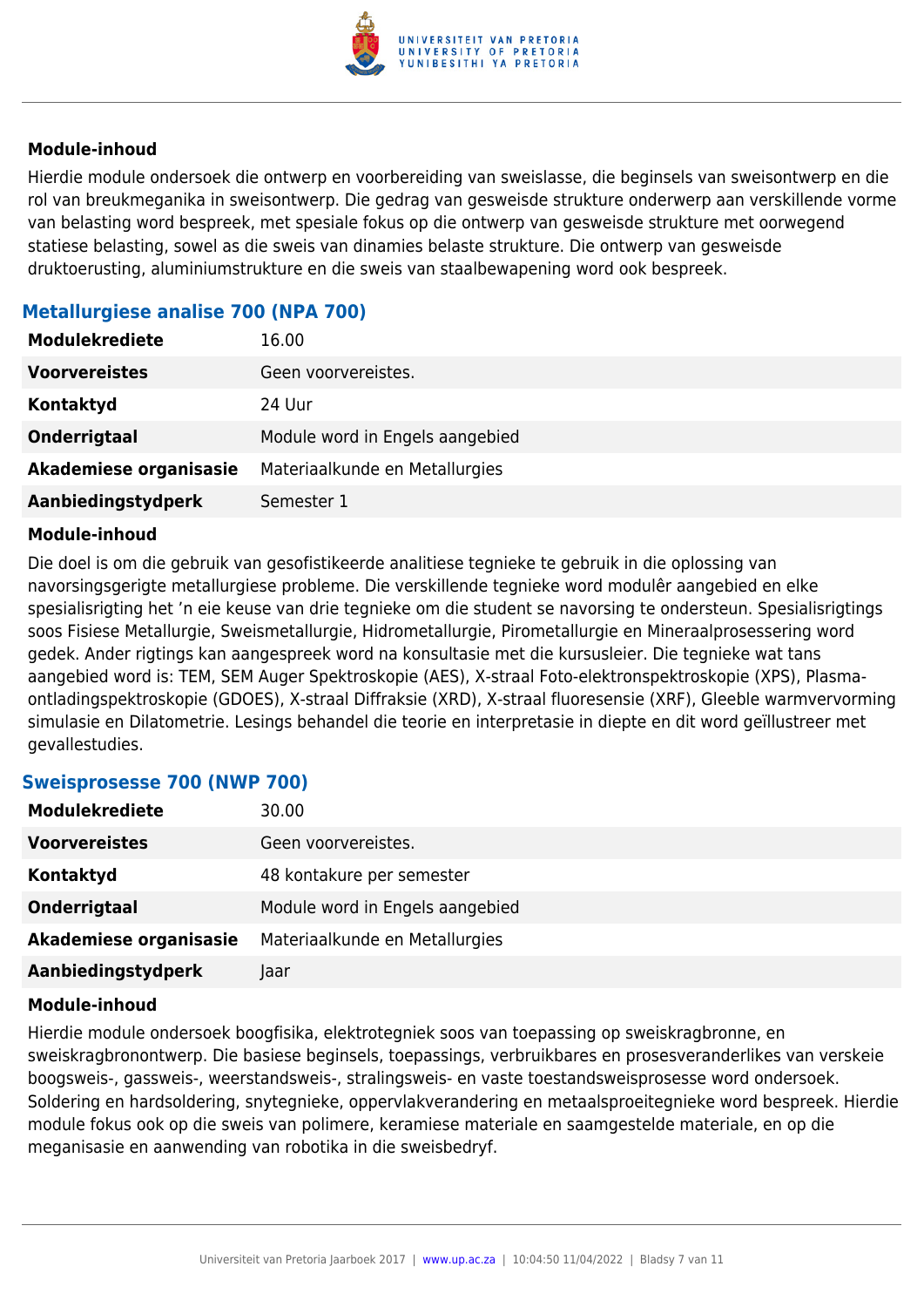

#### **Fisiese metaalkunde 700 (NFM 700)**

| <b>Modulekrediete</b>  | 30.00                           |
|------------------------|---------------------------------|
| <b>Voorvereistes</b>   | Geen voorvereistes.             |
| Kontaktyd              | 48 kontakure per semester       |
| Onderrigtaal           | Module word in Engels aangebied |
| Akademiese organisasie | Materiaalkunde en Metallurgies  |
| Aanbiedingstydperk     | Jaar                            |

#### **Module-inhoud**

\*Hierdie inligting is slegs in Engels beskikbaar.

The module deals with the basic understanding of phase transformations in alloys, and its relationship with microstructure and mechanical properties of alloys. Included are transformation processes such as solidification; nucleation, growth and coarsening of precipitates; the use of carbides and intermetallic compounds in steels; static and dynamic re-crystallisation; grain growth and the use of grain boundary engineering; the martensite, bainite and pearlite transformations; thermomechanical processing and some elements of quantitative metallography. The course is practice orientated; the current best fundamental understanding of these transformation processes covered, and its role in engineering application demonstrated. The course is fully documented on CD-ROM from the latest literature and is largely intended for that research student who is embarking on a physical metallurgical research project.

#### **Korrosie 700 (NKR 700)**

| <b>Modulekrediete</b>  | 30.00                           |
|------------------------|---------------------------------|
| <b>Voorvereistes</b>   | Geen voorvereistes.             |
| Kontaktyd              | 48 kontakure per semester       |
| Onderrigtaal           | Module word in Engels aangebied |
| Akademiese organisasie | Materiaalkunde en Metallurgies  |
| Aanbiedingstydperk     | Jaar                            |

#### **Module-inhoud**

\*Hierdie inligting is slegs in Engels beskikbaar.

The aim with this course is to facilitate the development of the students in corrosion engineering by considering the electrochemical fundamentals of corrosion processes as well as their experimental and practical implications for corrosion diagnosis and control. The practical manifestations of the broad types of corrosion are reviewed and the skills of the students to utilise corrosion control methodologies such as chemical and electrochemical control, protective coatings and material selection to control corrosion are developed.

#### **Hittebehandeling 700 (NHB 700)**

| <b>Modulekrediete</b> | 30.00                     |
|-----------------------|---------------------------|
| <b>Voorvereistes</b>  | Geen voorvereistes.       |
| Kontaktyd             | 48 kontakure per semester |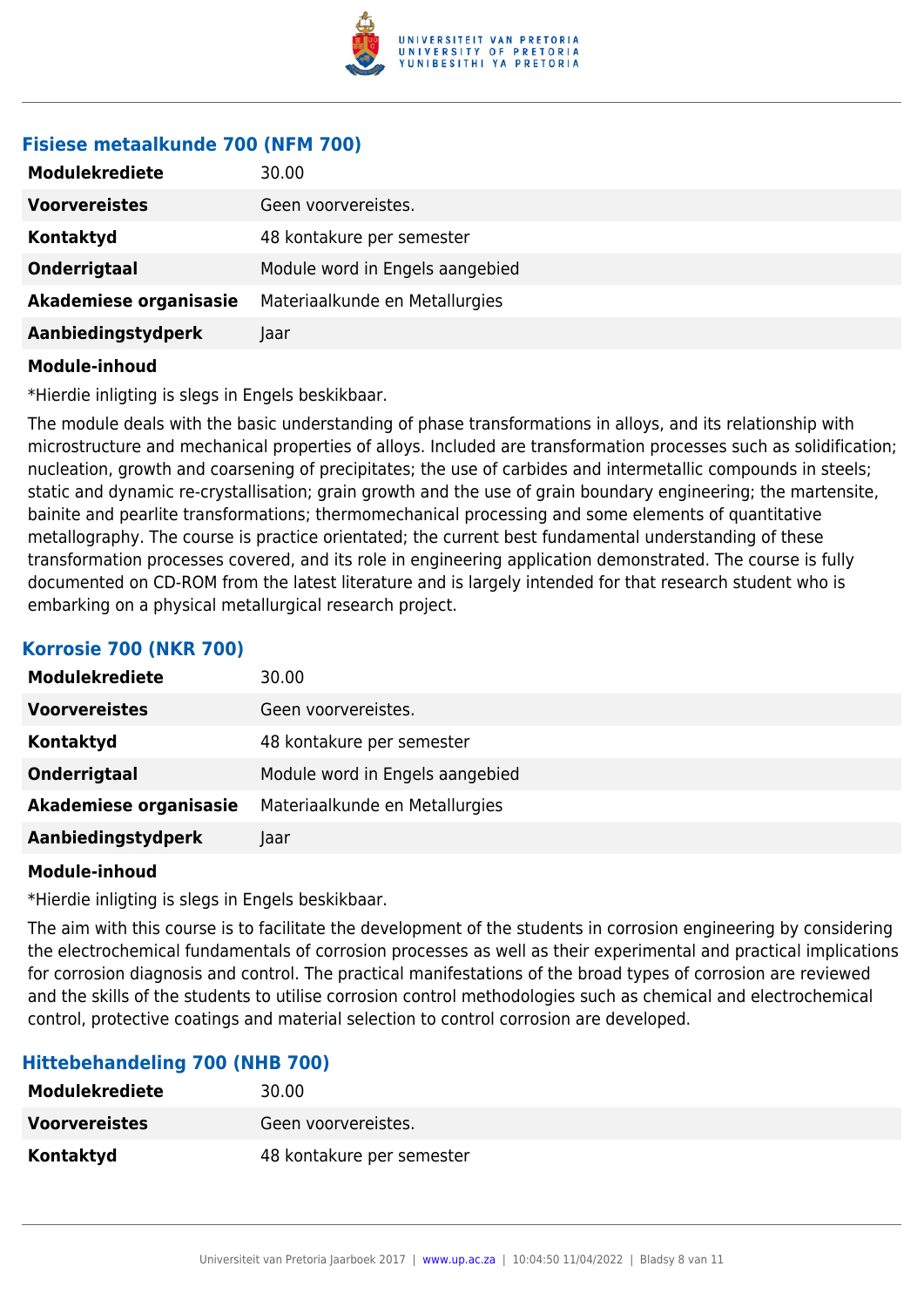

| <b>Onderrigtaal</b>    | Module word in Engels aangebied |
|------------------------|---------------------------------|
| Akademiese organisasie | Materiaalkunde en Metallurgies  |
| Aanbiedingstydperk     | Jaar                            |

\*Hierdie module word slegs in Engels aangebied.

#### **Vuurvaste materiale 700 (NVM 700)**

| <b>Modulekrediete</b>  | 30.00                           |
|------------------------|---------------------------------|
| <b>Voorvereistes</b>   | Geen voorvereistes.             |
| Kontaktyd              | 48 kontakure per semester       |
| Onderrigtaal           | Module word in Engels aangebied |
| Akademiese organisasie | Materiaalkunde en Metallurgies  |
| Aanbiedingstydperk     | Jaar                            |

#### **Module-inhoud**

\*Hierdie inligting is slegs in Engels beskikbaar.

The objective is to convey a fundamental understanding of the principles that are involved in the manufacture, selection and use of refractories. Relevant thermodynamic principles are reviewed, with emphasis on the thermodynamic properties of oxide materials, metals and slags, and how these affect refractory performance. Phase diagram use in refractory selection and prediction of slag-metal-refractory interactions is covered. A section on manufacture covers the types of raw materials, design and formulation, handling, manufacturing routes, and quality control (including practical mineralogy). Finally, design properties of refractories for the ferrous, cement, aluminium, copper, platinum and ferro-alloy industries are reviewed.

#### **Toegepaste monsternemingsteorie in mineraalprosessering 701 (NMP 701)**

| <b>Modulekrediete</b>  | 30.00                           |
|------------------------|---------------------------------|
| <b>Voorvereistes</b>   | Geen voorvereistes.             |
| Kontaktyd              | 48 kontakure per semester       |
| <b>Onderrigtaal</b>    | Module word in Engels aangebied |
| Akademiese organisasie | Materiaalkunde en Metallurgies  |
| Aanbiedingstydperk     | Jaar                            |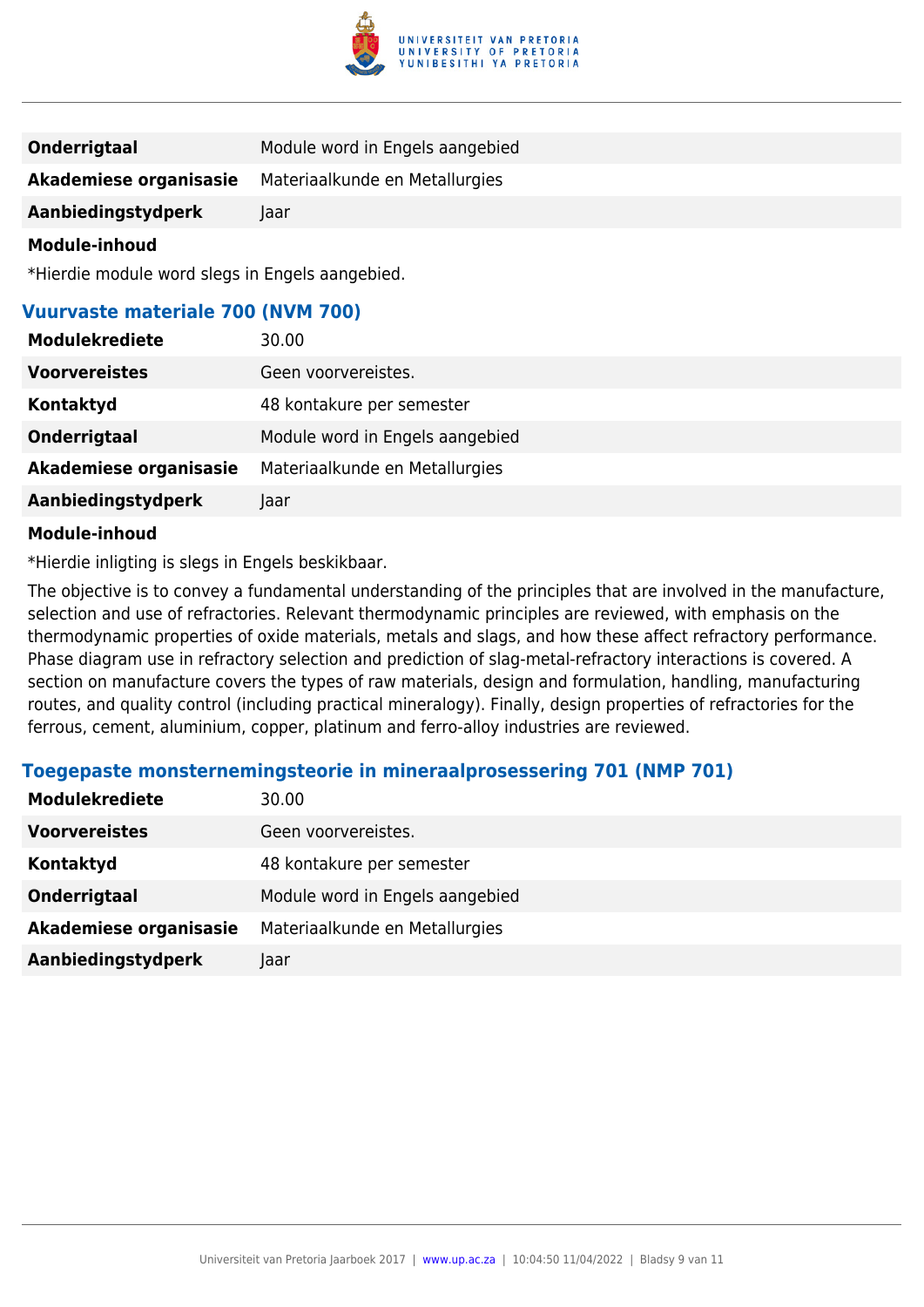

Die module spreek beide die teorie en toepassing van monsterneming aan, hoofsaaklik in die mineraalprosesseringsindustrie. Monsterneming is in beginsel statisties van aard en dus sal basiese statistiese metodes, relevant tot monsternemingsteorie behandel word. Die module sal dan fokus op die teorie van monsterneming, spesifiek ten opsigte van die bestuur van groot- en kleinskaalse veranderlikheid. In die gedeelte oor grootskaalse veranderlikheid, sal die effek van interpolasiefoute, periodiese foute en geweegde-inkrement foute ook aangespreek word. In die gedeelte wat handel oor kleinskaalse veranderlikheid, word die bepaling en bestuur van verskeie foute, wat lei tot kleinskaalse veranderlikheid hanteer – dit sluit in die saamstel van monsternemingsmetodes wat hierdie foute kan minimeer. Die evaluasie van droë- en nat monsternemingsapparaat, ten opsigte van verskillende bronne wat eensydigheid kan genereer, asook die implementering van monsternemingsmetodes in die praktyk word behandel. Steenkool-, yster-, goud- en platinumerts sal die fokus vorm van die module.

#### **Vervaardigingsingenieurswese 700 (NFE 700)**

| <b>Modulekrediete</b>  | 30.00                           |
|------------------------|---------------------------------|
| <b>Voorvereistes</b>   | Geen voorvereistes.             |
| Kontaktyd              | 48 kontakure per semester       |
| Onderrigtaal           | Module word in Engels aangebied |
| Akademiese organisasie | Materiaalkunde en Metallurgies  |
| Aanbiedingstydperk     | Jaar                            |

#### **Module-inhoud**

Hierdie module ondersoek kwaliteitsversekering en -beheer in sweisvervaardiging, en stel die student bekend aan verskeie standaarde en vervaardigingskodes wat in die sweisbedryf gebruik word. Meting, beheer en vaslegging van data tydens sweising, die beginsel van geskiktheid-vir-diens, sowel as gesondheid en veiligheid word aangespreek. Beheer van resspannings en distorsie tydens sweising, nievernietigende toetsing, herstelsweis en die ekonomiese aspekte van sweis word bespreek. Hierdie module ondersoek ook die uitleg van aanlegte en werkswinkels, die gebruik van setmate en inklemming. Spesiale klem word geplaas op die ontwerp en implementasie van sweisprosedures, die kwalifikasie van sweisprosedures en kwaliteits-beheerplanne. 'n Aantal gevallestudies word ondersoek.

#### **Hidrometallurgie 700 (NHM 700)**

| <b>Modulekrediete</b>  | 30.00                           |
|------------------------|---------------------------------|
| <b>Voorvereistes</b>   | Geen voorvereistes.             |
| Kontaktyd              | 48 kontakure per semester       |
| Onderrigtaal           | Module word in Engels aangebied |
| Akademiese organisasie | Materiaalkunde en Metallurgies  |
| Aanbiedingstydperk     | Jaar                            |